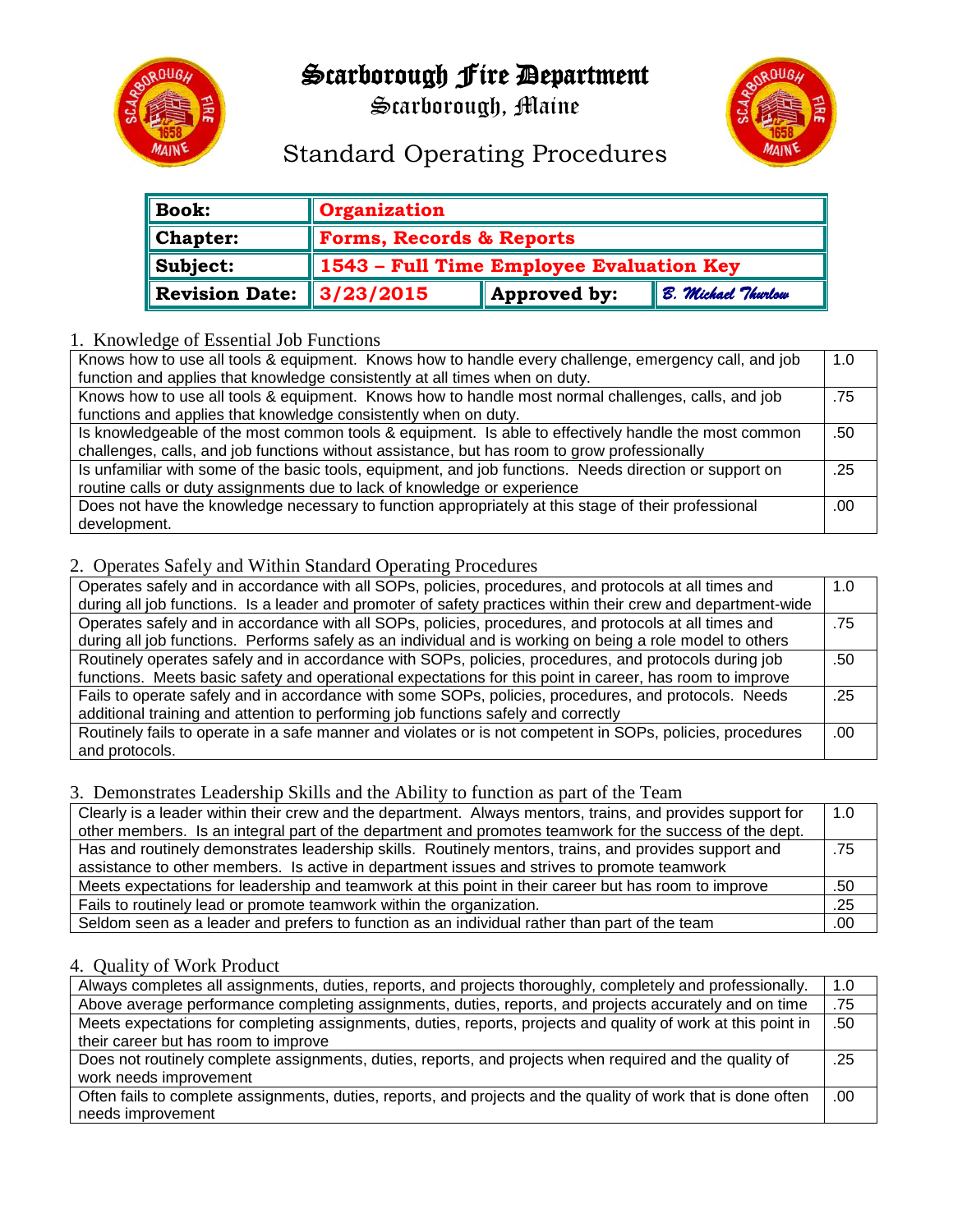## Scarborough Fire Department



Scarborough, Maine



## Standard Operating Procedures

### **1543 – Employee Performance Evaluation Form Key – Page 2.**

#### 5. Attendance, Punctuality & Preparedness for Duty

| Always arrives at work before the beginning of shift, ready to work and stays until all tasks are completed. | 1.0 |
|--------------------------------------------------------------------------------------------------------------|-----|
| Employee rarely if ever uses sick time                                                                       |     |
| Is consistently on time for shifts, ready to work and rarely uses sick time                                  | .75 |
| Is at work ready and on time and uses a moderate amount of sick time                                         |     |
| Occasionally is late for a shift and uses a moderate amount of sick time                                     |     |
| Routinely arrives late to work, unprepared and has excessive usage of sick time                              |     |

#### 6. Attitude, Communication Skills & Customer Service

| Always displays pride in the department and a positive attitude towards their work, colleagues, supervisors,  | 1.0 |
|---------------------------------------------------------------------------------------------------------------|-----|
| and the public. Always maintains open communications and effectively deals with all conflicts                 |     |
| Displays an above average pride in the department and a positive attitude towards their work, colleagues,     | .75 |
| supervisors, and the public. Usually maintains open communications and effectively deals with conflicts       |     |
| Displays pride in the department and a positive attitude towards their work, colleagues, supervisors, and     | .50 |
| the public. Maintains open communications and effectively deals with conflicts for this point in their career |     |
| Occasionally displays a negative attitude at work, fails to communicate effectively, and often needs          |     |
| assistance dealing with conflicts                                                                             |     |
| Routinely displays a negative attitude, poor communications, and often is involved in unresolved conflicts    | .00 |

#### 7. Commitment to Professional Development

| Always maintains licensures, certifications, and recurrent training requirements. Constantly strives to  | 1.0 |
|----------------------------------------------------------------------------------------------------------|-----|
| improve skills and knowledge through continual education and training both on and off duty.              |     |
| Maintains licensures, certifications, and recurrent training requirements. Strives to improve skills and | .75 |
| knowledge through education and training both on and off duty. Takes advantage of training opportunities |     |
| Meets min. expectations for professional development for this point in their career                      | .50 |
| Fails to maintain all licensures, certifications, or mandatory training requirements.                    | .25 |
| Fails to maintain mandatory requirements, does not take professional development seriously               |     |

#### 8. Self Motivation

| Always self motivated, self-directed and constantly looking for productive things to do without supervision | 1.0 |
|-------------------------------------------------------------------------------------------------------------|-----|
| Routinely self motivated, self-directed and often looks for productive things to do without supervision     | .75 |
| Meets min. expectations for self motivation at this point in their career                                   | .50 |
| Is not self directed or motivated to be productive unless required by a call, co-worker, or supervisor      |     |
| Rarely shows any motivation on the job and must be constantly supervised to be effective                    |     |

#### 9. Knowledge Street Locations and Local Facilities

| Superior knowledge of the town's geographic composure. Knows all major roads, developments and<br>facilities. Know all how to utilize all navigational tools available if needed. (Map book, IMC, Partner and<br>GPS) | 1.0 |
|-----------------------------------------------------------------------------------------------------------------------------------------------------------------------------------------------------------------------|-----|
| Above average knowledge of the town's geographic composure. Knows most roads, developments and<br>facilities. Know all how to utilize all navigational tools available if needed. (Map book, IMC, Partner and         | .75 |
| GPS)                                                                                                                                                                                                                  |     |
| Knows most major roads, developments and facilities. Utilizes navigation resources as needed (Map book,                                                                                                               | .50 |
| IMC, Partner and GPS)                                                                                                                                                                                                 |     |
| Knows some basic major roads, developments and facilities. Utilizes navigation resources frequently (Map                                                                                                              | .25 |
| book, IMC, Partner and GPS)                                                                                                                                                                                           |     |
| Does not know any major roads, developments or facilities, requires assistance on every call                                                                                                                          | .00 |